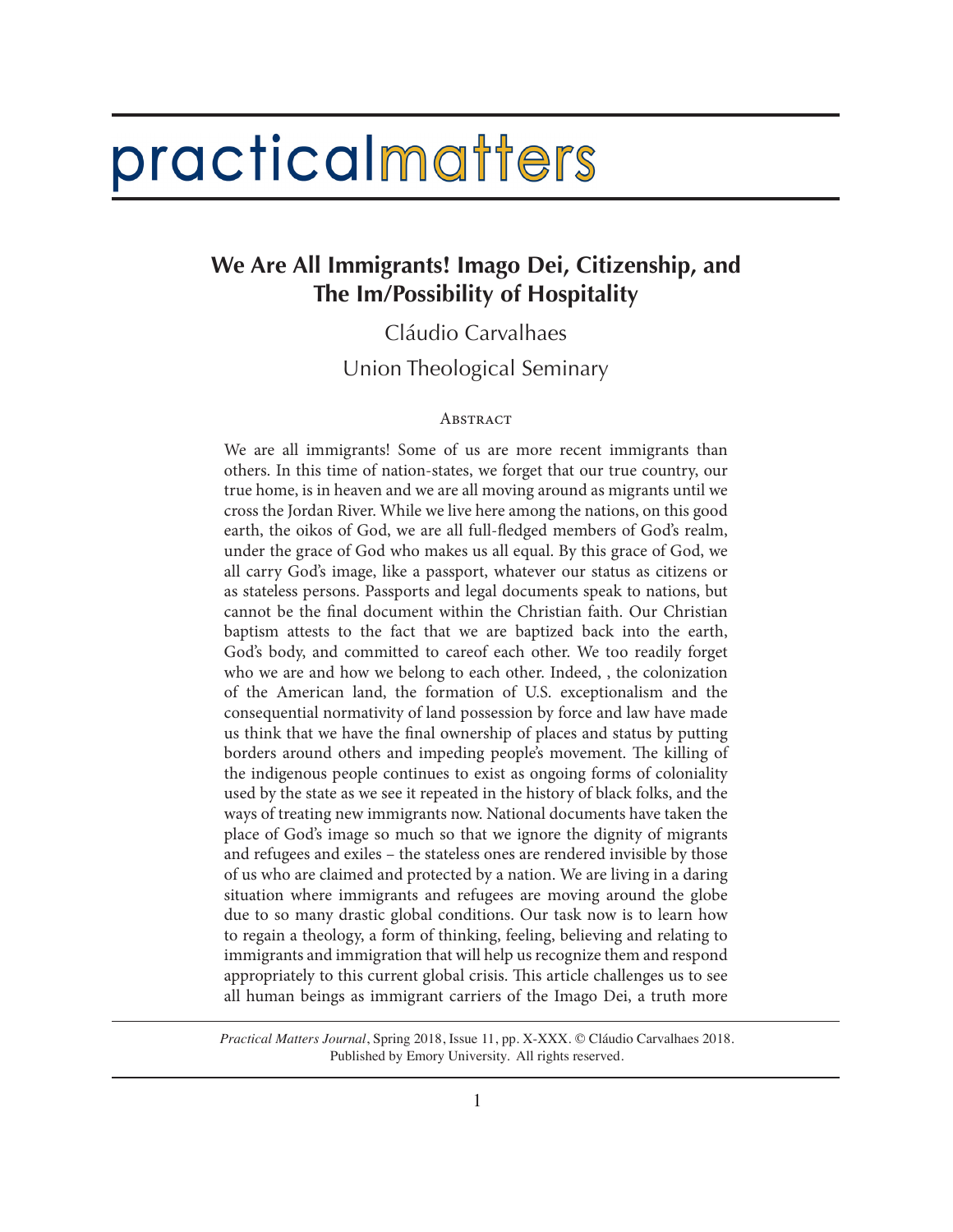important than any passport. We must acknowledge that many Christian churches have become class identity holders and complacent with state xenophobic discourses and private possessions. Most importantly, when our national identity is more important than our common humanity, we lose sight of the demand ofhospitality shown in the gospels. We must continually struggle to recognize the breadth of the challenges we have today and reclaim a radical hospitality rooted in the gospel.All bear the Imago Dei. We are all immigrants!1

## *Introduction*

The haunting presence, body, figure and symbol of "immigrants/migrants" will continue to be a constant issue, and a fundamental companion of our times. Like drugs, poverty, violence and climate change, the problem or blessing of the immigrant/migrant in the world will only grow. Walls are being built in more than 70 places across the globe showing how difficult it is to deal with a figure who holds in itself much larger issues.<sup>2</sup> Immigration is a result not only of tourism, but also fundamentally of global concerns including economic disparity, droughts and floods, famine, slavery, and sexual trafficking; various forms of state, militia, and gang violence; and many other difficulties that emerge from the geopolitical-economic processes of uneven globalization and new forms of colonialism.3

Immigration also shows that movement is what keeps us alive, and the way we relate to it is significant not only to our own communities, but also to the very survival of the world. These movements and displacements create a complex system that challenges the ways countries and local communities form and offer their responses: some see immigrants and refugees as human beings and offer them hospitality, while others feel threatened, feeding xenophobic discourses and practices to keep them away.<sup>4</sup>

In this article, I want to suggest a theological framework that will empower us to respond to the challenges of the immigrant/immigration and help us create feelings of proximity with the immigrant. This framework also exposes a moral that is expansive enough to offer a radical welcoming, feeds a social perspective that takes away the fear, and begins to envision a country with a political awareness that opens wide spaces for those in need. I will do this by reclaiming the Christian theological notion of the imago Dei, the image of God in all creatures so powerfully expressed in the Bible, which provides the background for a consideration of boundaries, practices, im/possibilities, and promises of hospitality.

I start from the ethical assertion and religious belief that all of us are immigrants. How? All of us begin elsewhere, not from states and nationalities but rather from a ground zero where we were all made with the same DNA, the same dust material of the stars, the same matter, the same earthly organic substance called humus. In that way, we are all animals<sup>5</sup> if we do not think of animals or the earth as something below us, but rather animals as another form of humanity and the earth as a full living being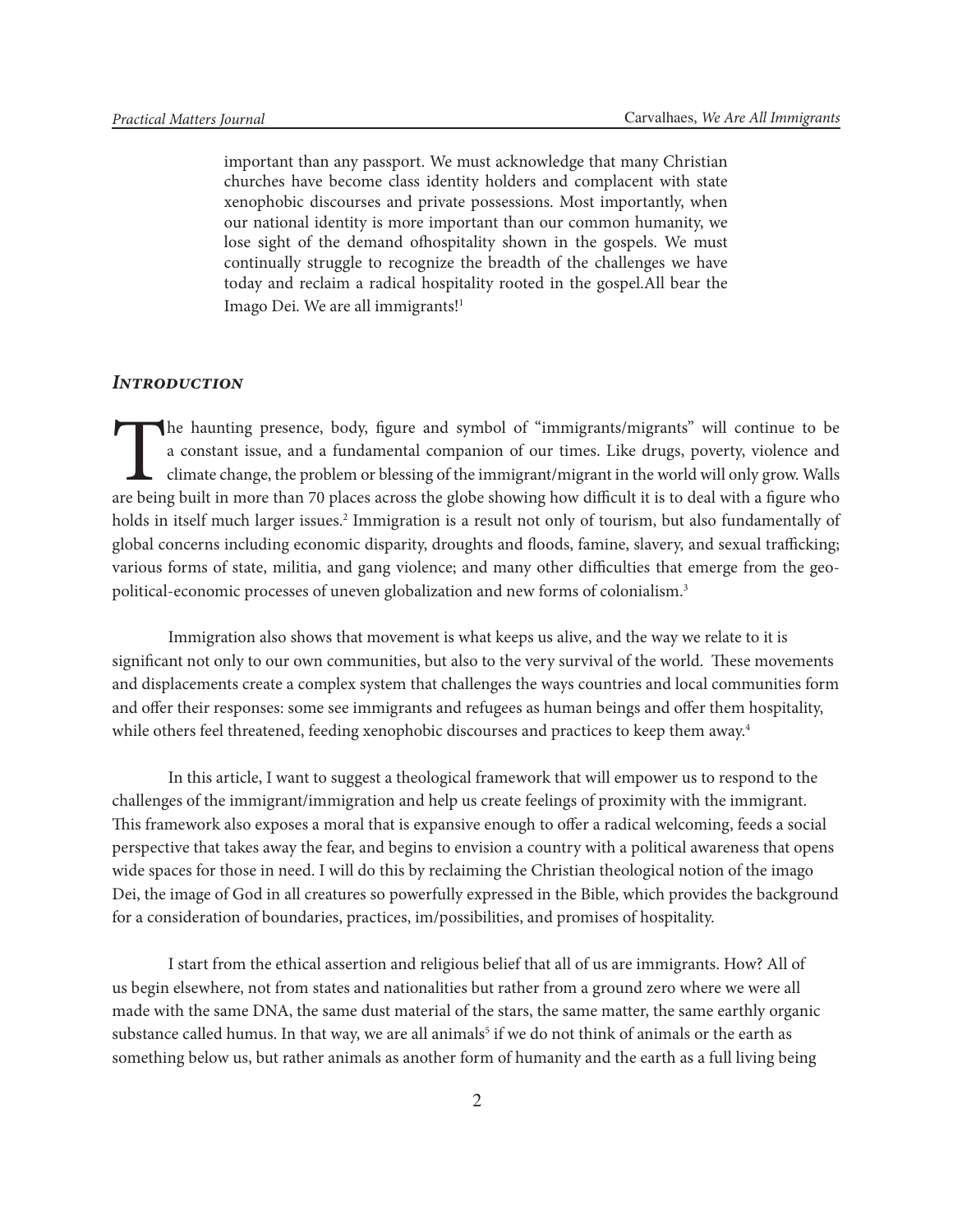just made of the same substances. Thus, we are all equal in deserve the same form of consideration and treatment. Thus, our common beginning is elsewhere from passports, identities and places. We are all immigrants wandering and wondering around the earth, inhabiting our common oikos, a common house for all forms of living and non-living things, be they rocks, mountains, the waters, the flora, the fauna and all humanities, including what indigenous communities call two-legged, four-legged, and winged forms of human beings.<sup>6</sup> In this common oikos, the earth, that some indigenous people from the Andes call Pachamama, and the Kuna people Abya Yala, we all have the same rights and responsibilities. No one is better than other, and no paper makes anyone legal or the lack of documents thereof illegal. No one is illegal on earth: it doesn't matter what one's civil, religious, or ethnic identity is! All these things come with our birth, but doesn't give more or less humanity to us or anything else. Thus, no particular form of social structure makes any group better than another.

But then we are related to the land through social groups and locations. These unsurmountable differences are also what we need to consider. While we inhabit this earth as soil, peoples, animals and spirits, we are marked by our social locations. Thus, our differences must be engaged based on this common sense of collectivity, of being together and sustaining both our strange commonalities and our irreducible differences.

As a Christian, I know that I can read the gospel in various ways: I grew up thinking that only those who were like me could participate in God's embracing love. Unless people believed as I did, I could not make them receive or have the full rights that I had as a Christian believer. Growing up in this particular faith community, I then came to realize that my life of faith was to make sure that everyone would be seen as a full human: it doesn't matter what religion one professes or from what part of the world one comes. Thus, baptism is not only a way to belong to a community but a commitment to care for the earth and every single human being. Daily, I was reminded, guided, challenged, chastened, enthused and blessed by these sacred texts:7

- Romans 12:13 "Mark of the true Christian: "... Extend hospitality to strangers..."
- II Corinthians 8:13-15 "It is a question of a fair balance between your present abundance and their need…"
- Ephesians 2:11-22 "So then you are no longer strangers and aliens, but you are citizens with the saints and also members of the household of God."
- Philippians 3:20 "But our citizenship is in heaven."

By looking through these beliefs, I see myself in the world: no one has a country, for we all live on the earth, our common house; we must care as much for the earth as for all human beings; and we must offer a place for all who are in need, knowing that we are all passing by, preparing the way for others to live better. Since I am writing from the context of U.S., I am understanding "we" as the whole population of the United States knowing that I am also writing as a Christian. This Christian perspective must be aware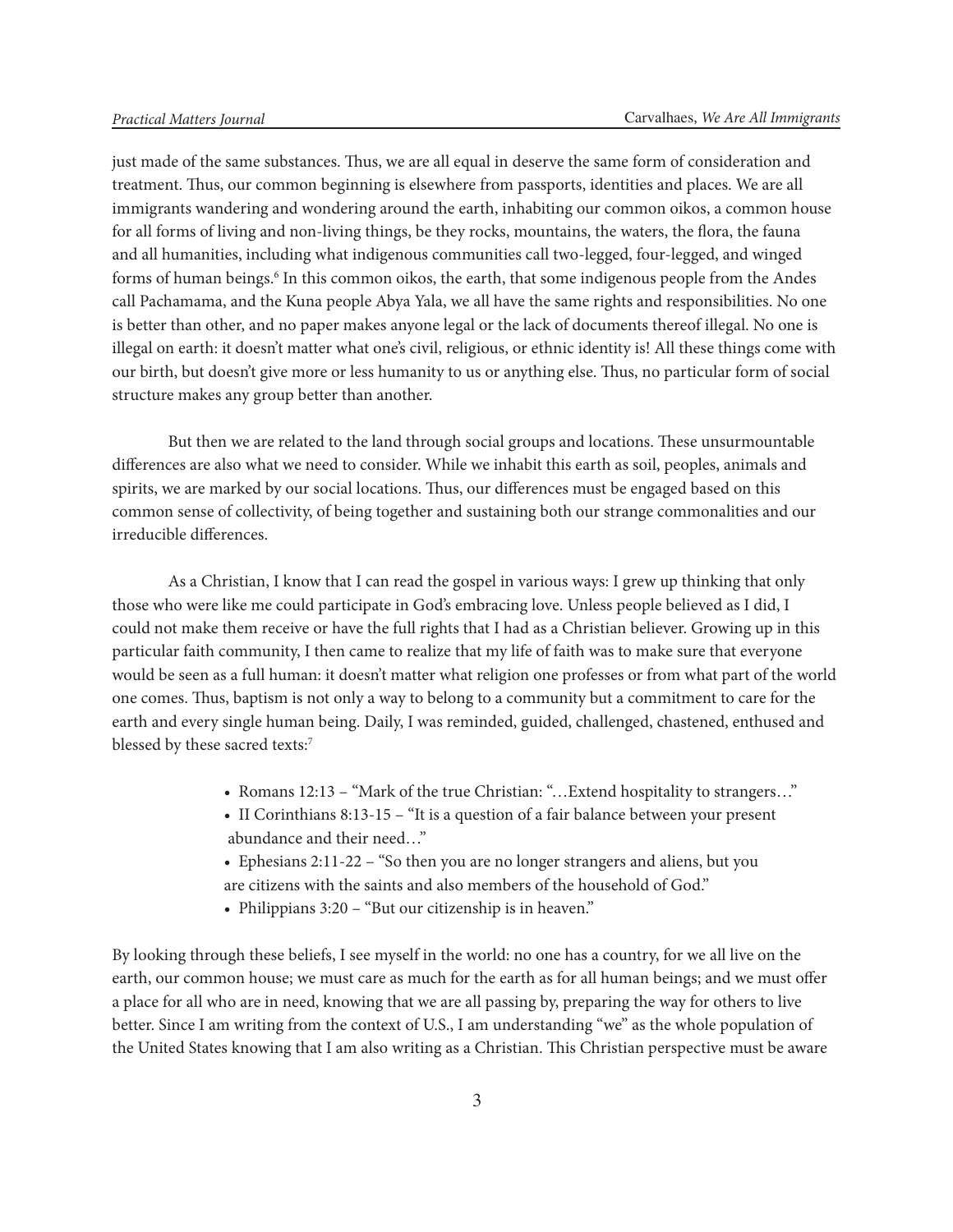that while this country is in fact a very diverse religious country, it is much easier to write and live in this country as a Christian. Also, my Christian view must contend that the first inhabitants of this land were not Christians, but the indigenous people, the people who came before any sense of immigration of "right" or juridical sense of law. I hope to figure out how the Christian faith can help us build an alternative connection of mutuality and energy among our differences, one that goes beyond the self-righteousness of the Christian faith, the racialized use of religion by Christians, the coloniality of power of white and heterosexual supremacy, and the current relation between human dignity and economic values.

### *Are we really all immigrants?*

We are all a mix-match of peoples and places, a fantastic combination of sources and a plurality of identities. We all come from Africa, and since our beginning we have been moving across the globe. We can only be alive because we are always on the move. The Uruguayan musician Jorge Drexler has a beautiful song called Movimiento (Movement) that helps us understand our mixtures:

We're a traveling species We don't have belongings although we have luggage We travel with pollen in the wind We're alive because we're moving We're never still, we're nomadic We're parents, children, grandchildren and great-grandchildren of immigrants What I dream belongs more to me than I what I touch

I'm not from here But you're not either I'm not from here But you're not either From nowhere at all From everywhere a little We crossed desserts, glaciers, continents The entire world from end to end Stubborn, survivors The eye to the wind and to the currents The hand firm in the oar

The history of the history of people's movement over the earth made us all coming from elsewhere. I could say "I'm not from here," but I can immediately say to you, whomever you are: "But you're not either." This would speak powerfully to the case for immigration as to how we should understand early and new waves of immigration flows. But if we are to continue this conversation regarding rights to the land, the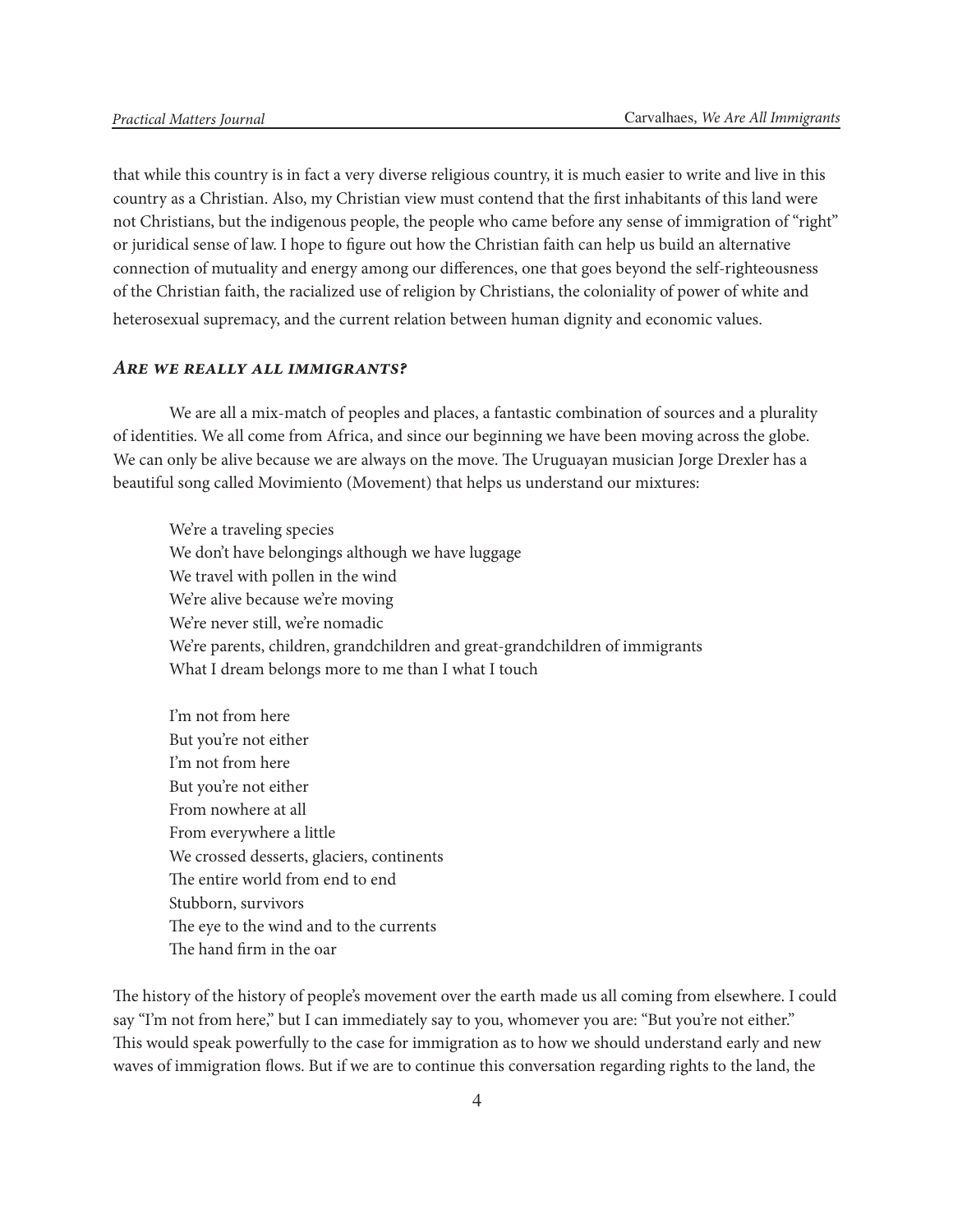conversation should start with the indigenous communities who first inhabited the land. They should be the ones to tell us, the non-natives, that we all are immigrants. Nonetheless, I encounter many people who do not know they are immigrants, or they are the descendants of recent immigrants. The place and time when people discover this truth is often an important teachable moment. When and how this discovery happens is as important for historical reasons as it is for ethical, interpersonal, and empathic expression. While European explorers claimed to "discover" America, many Euro-Americans have not "discovered" that this land was not theirs from the first place.

The United States is a composition of many people, the result of the deep wound of colonization and slavery. What is now the Nation State United is the composition of the first inhabitants of this land, the indigenous people; Africans stolen from their lands and forced into slavery; and those who had the U.S. national borders crossed over them in the struggles with the French, English, and Spanish imperial powers. It was the war borders that extended the lands stolen from Mexico, the 5 colonized territories including Puerto Rico, and those who came before us and continue to come forced by economic or political circumstances. If we are to sum the whole history of the U.S., it demonstrates that we are all descendants (on one side or another) of violent colonial legacies.

This land has been stolen from its natives and became a place of immigrants. Sadly though, we have forgotten that we are all immigrants! The historical attachment to the "birth" of this country with white forefathers detached the indigenous people as the original inhabitants of this land. Moreover, we have forgotten, on purpose, through the coloniality of the writers and the teachers of history, that every inch of this whole continent, and this country is indeed a stolen inch of land, disputed land, contested land. Our churches sit on this stolen land! Our houses sit on this stolen land.

How lively and powerful are these contested claims in our consciousness, in our curricula, in our conversations? The very fact that indigenous peoples and their histories, their sacred places and cosmologies, are never on the horizon of our thinking about our place and our theologies shows, among other things, that we see the land as our legal possession. Thus, legal possession of land by primitive accumulation and possession by force create not only the idea of "don't trespass," but also the laws and feelings that come out of this sense of ownership. In this process, forms of currency turned into money in financial systems now continue expanding the possession of land in urban areas, as white people created ways to expel poor people through gentrification, which excludes minorities from some social spaces. When it comes to borders, this ideology is already in place and the disenfranchising of immigrants is already ideologically figured and socially practiced in urban areas. The diversity of peoples and identities gives space only for people who look alike and belong to the same social racial class. In other words, the homogeneity of white supremacy continues to operate as the universal system which simultaneously includes and excludes accordingly those who accepted the various impositions of power.

It is against this notion of exclusivity and human worth through owning money and thus land,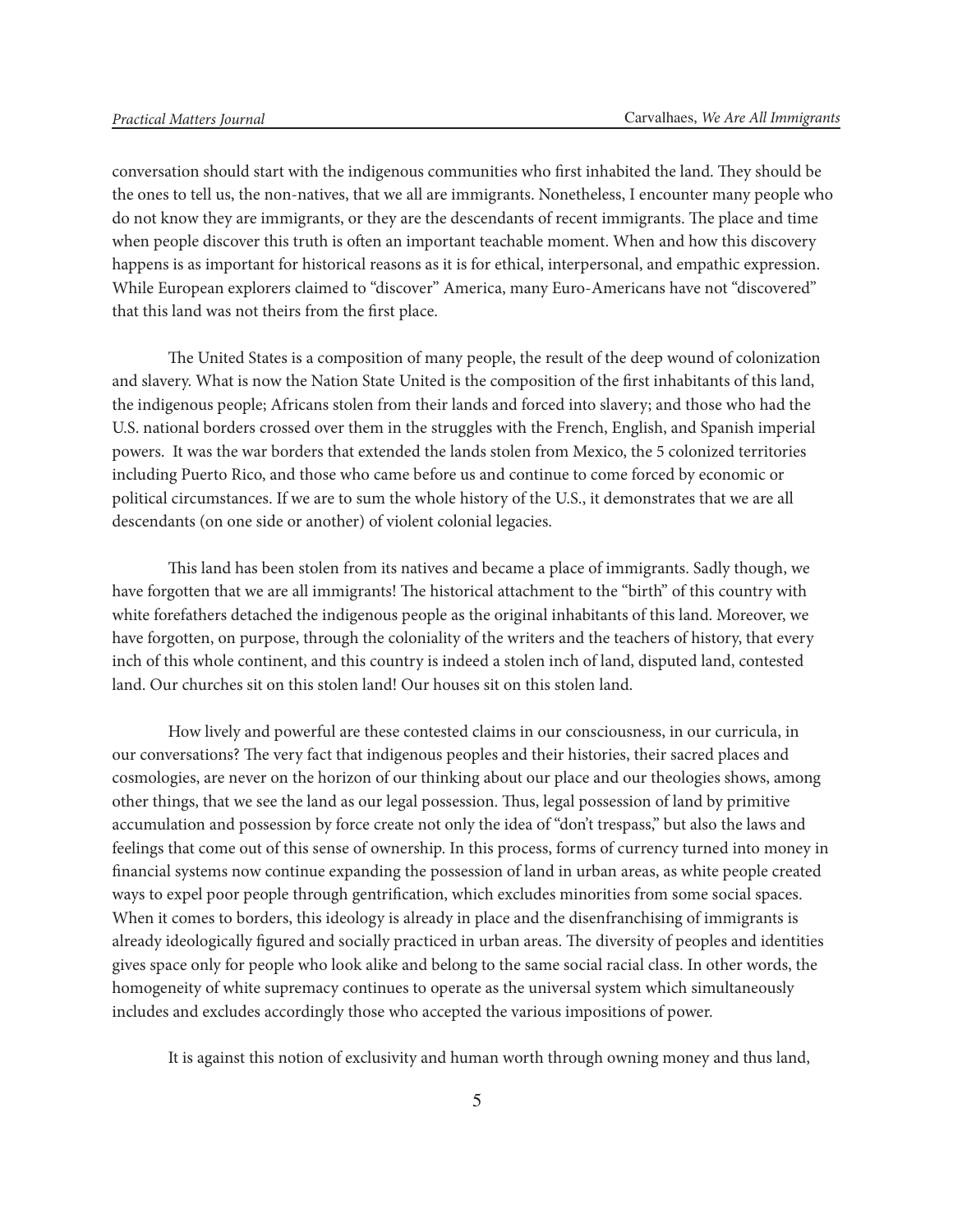that the Christian message must offer an alternative voice. The love of neighbor in Jesus' words is also a demand to love God. This love means being an other's keeper; it means tearing down walls and offering a radical welcome to all, for we have all been immigrants. Christian communities are called to be part of this process of advocacy, accompaniment, and accommodation. Christians might even be able to realize justice in returning what was stolen from indigenous people and incur agrarian reform like the Jewish jubilee. This justice means reshuffling power and giving up our private properties, including our houses and churches so we can all get a piece of land. In this way, we will always be in flux, not owning anything but caring deeply for the earth, so that the future generations can take over and continue to offer the land to those who are coming.

# *The Mission: To Deny Our Immigrant Status by Attempting to Own Everything*

Perhaps there is something about owning things that prevents us from recognizing ourselves as immigrants. In our neoliberal age, identities are shaped around the notion of buying and hording things, as our bodies have become private businesses of which we are the CEOs. This economic sense of the self affects citizens, immigrants and undocumented immigrants. Thus, a citizen already has economic blessings for having been born in the land of the brave. The same thing can be said of the immigrant who is accepted in the land of the free. And even the undocumented are supported by people who claim that they bring wealth to this nation. Everyone is financialized.

A proper documented citizen is measured by one's own possessions, including one's imaginary sense that one owns a country. And we express the private ownership of a country by connecting our stuff with our identity. This process goes from a denial of the indigenous rights and our own immigrant identity, to a totalizing entitlement to everything: land, resources and the people. Children and adults perform the same liturgy of ownership: my toys, food, space, cars, house, food, space, money, and choices. That includes religion as well: we own God, and all that this act of owning entails.

Flags and national anthems have often become symbols of our possession and a heavenly expression of our faith, but as Jonathan Z. Smith reminds us, map is not territory,<sup>8</sup> and symbols are not univocal, but polyvocal and polyvalent. Land and flag, peoplehood and identity, can engage transforming truth through rites of remembrance and reconciliation as much as through the reckoning required by histories of rejection and exclusion.

Christians have made the kingdom of God into the kingdom of this world, and in the process, we have traded our heavenly citizenship into demands and the coloniality of power. Everything beyond Christianity is racialized into "other" peoples and faiths. In this way, minorities are blamed for the derailing of security and economic success and eventually tamed as a "threat" through incarceration. In the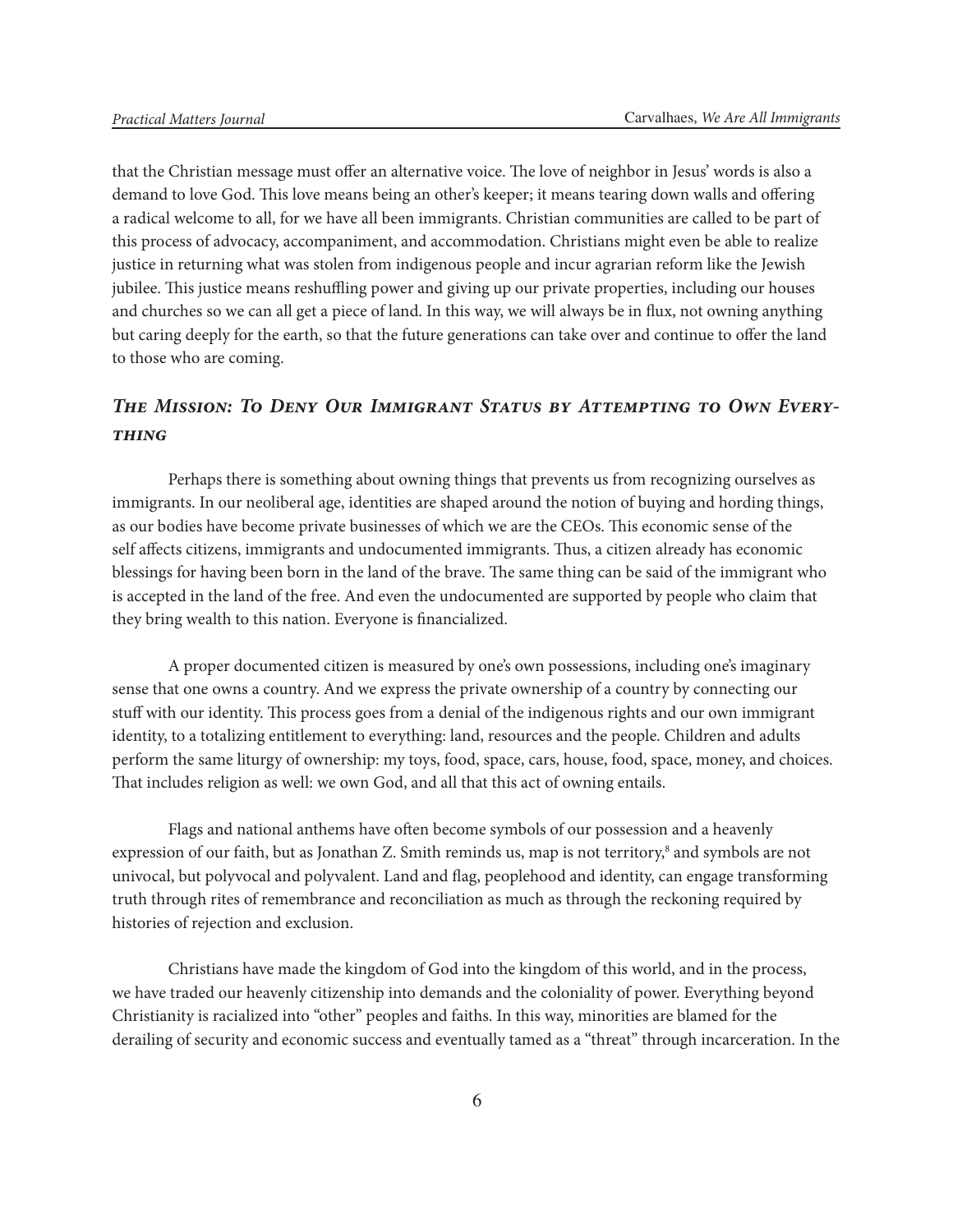same way, the constant attack on Islam is nothing less than a Christian national security structure designed to keep the coloniality of power and white supremacy sugar coated in the Christian values of democracy and a love of God.

However, the personal, communal and national liturgy of possession, citizenship, and sovereignty has nothing to do with the central teachings of many religious traditions. For example, the liturgy of ownership has nothing to do with a poor peasant from Palestine who was born as an immigrant, a politically persecuted person and refugee. We need remember that Jesus never owned anything, and Jesus wanted disciples to rely on something else rather than possessions and belongings (Luke 9:3-4).

However, in this culture, to live with very little means to live in scarcity, and that fear feeds the soul of a middle class who sees immigrants as a threat to the frailty of what they have. There is an ideological battle we have to engage every day: while we are told that undocumented immigrants are dangerous and stupid, we must counter this narrative with a new narrative that they are simply like us: hard working people who struggle to make ends meet and give the best to their families and communities.

Thus, we need to return to the fundamental insight that most of us are still what we have always been: immigrants. Fundamentally we are all immigrants in search of a new homeland, this homeland being anywhere we are received with warmth. In the Hebrew Scriptures, we learn that it was God who set Abram and Sarai on a migrant's path, and also who warned the people of Israel time and gain to care for the resident aliens "because once you were yourselves sojourners and strangers" (Ex. 22:21; Lv 19: 33; Dt. 10:19). Don't forget you were once immigrants. If we come to understand ourselves as migrants, or at least in transit, then our view of permanence might also shift. If we are all migrants, traveling from one place to another, then we might recognize that all of us are undocumented, moving through things and moments, beliefs and doubts, fears and hopes and in need of shelter, food and warmth.

Christians say we do not belong to this world (John 17:14). The writer of Hebrews reminds us that "here we have no lasting city, but we are looking for the city that is to come." (Hebrews 13.14). And Peter challenges us to live "in reverent fear during the time of our exile." (I Peter 1:17)

Second century Jews and Christians knew this sense of being foreigners, and walking towards somewhere else, which is present in the ancient literature. The destruction of the Jerusalem Temple in 70 C.E., and the further havoc wrought following the uprising of Simon Bar Kochba echo through the literature. A letter to Diognetus, perhaps written in the second part of the 2nd century, mentions how Christians creatively dissociated themselves from place:

Christians dwell in their own countries, but simply as sojourners. As citizens, they s hare in all things with others, and yet endure all things as if foreigners. Every foreign land is to them as their native country and every land of their birth as a land of strangers.<sup>9</sup>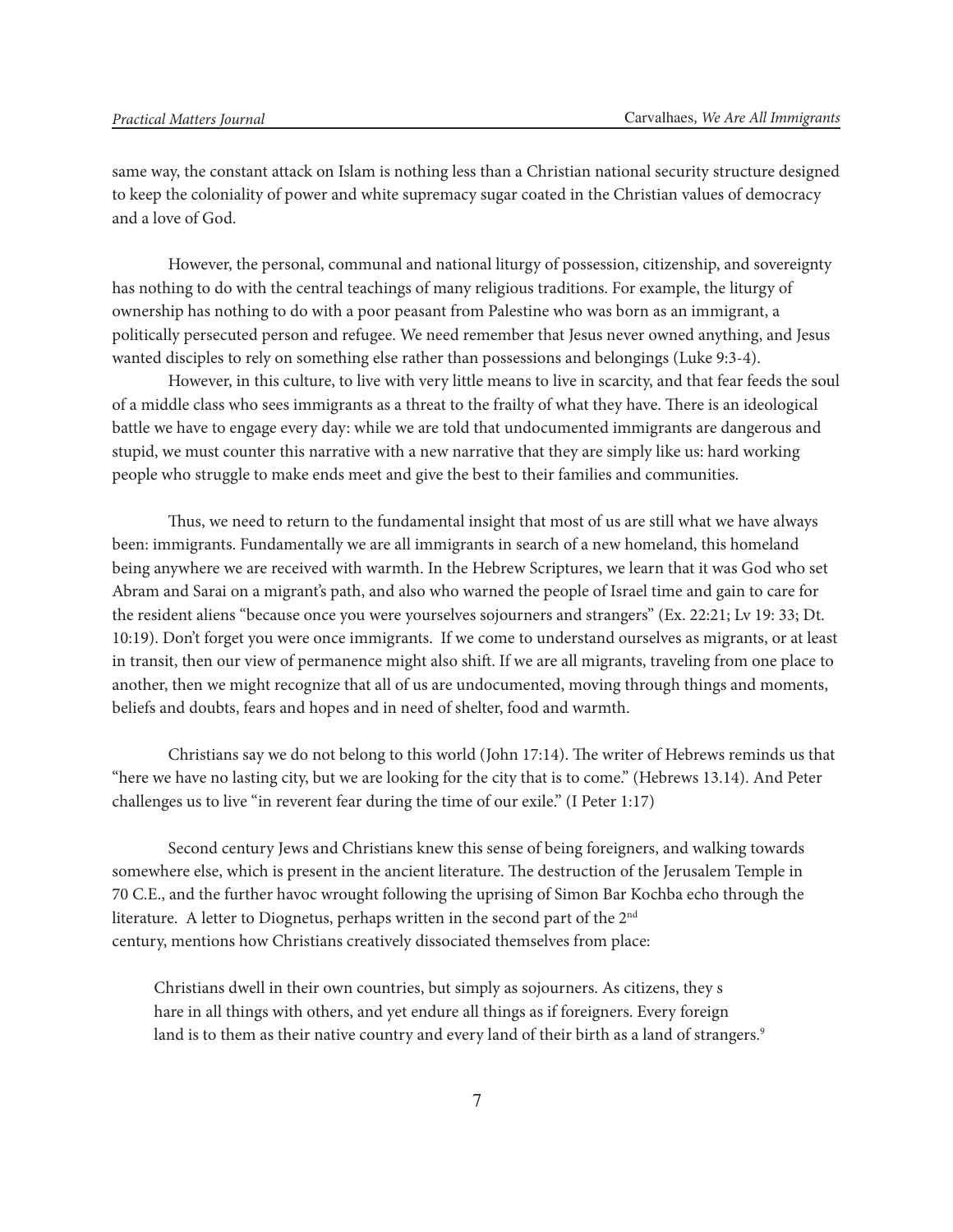Because most early Christians increasingly sought security by becoming "good Romans," we may forget about our immigrant selves, and that we are traveling through this earth for just a very brief moment. Our lives are but a dream! (Psalm 103: 15-16) During this short time, we are to plant a garden where the future generations will come and eat from the fruits of the trees and sit under shadow. As immigrants, we know our lives are only valuable if given away.

# *Building Fictional Mansions*

Due to our necessity for a place of shelter, we all create "permanent" homes as if we will live in them forever. In truth, we are transient beings who believe we will never die, and immigrants who think we will never be forced to move. The desire to conquer something and to control things seems to be near the human heart!

Thus, we often create battles to conquer somebody else, we create weapons to win over others, we build machinery in order to conquer the challenges of nature, and we create political fictitious places of belonging such as states and countries so that we can conquer a notion of identity and safety. And we create a way of living where money defines who we are. All of these fictional forms of conquering aim to elude our finitude. Material belongings and money give us a false feeling of eternity and power and we confuse possessions with feelings of happiness and domination.

The colonization process provided plenty for the well-being of a small dominant group of people called the forefathers of this country, who continue to own the country through power and financial domination. God's providence is thus understood as the God who keeps providing for these people since they retain the same power and redirect the same oppression in the name of God and the sanctity of their faith aligned with weapons of destruction.

Since the power of ideology has always been on the side of the victorious, we have a hard time acknowledging that the "peopling of the New World" came through the wholesale destruction of indigenous peoples through bloodshed and diseases, under the guise of just law and white idea of justice.

Surely, it is difficult to accept the truth that our country was born out of bloodshed, so we create the "fake news" of harmonious "thanksgiving" and a certain life of peace. However, we have forced indigenous people to become immigrants of their own lands, refugees, dealing with so much death before they die: the natives become foreigners and foreigners claim to own the land.

## *The Paradox of Owning Everything: Everyone Loses!*

However, perhaps things are changing. Middle class whites are now losing their status, as their children cannot find jobs and live in precarious situations. Many people are starting to feel that the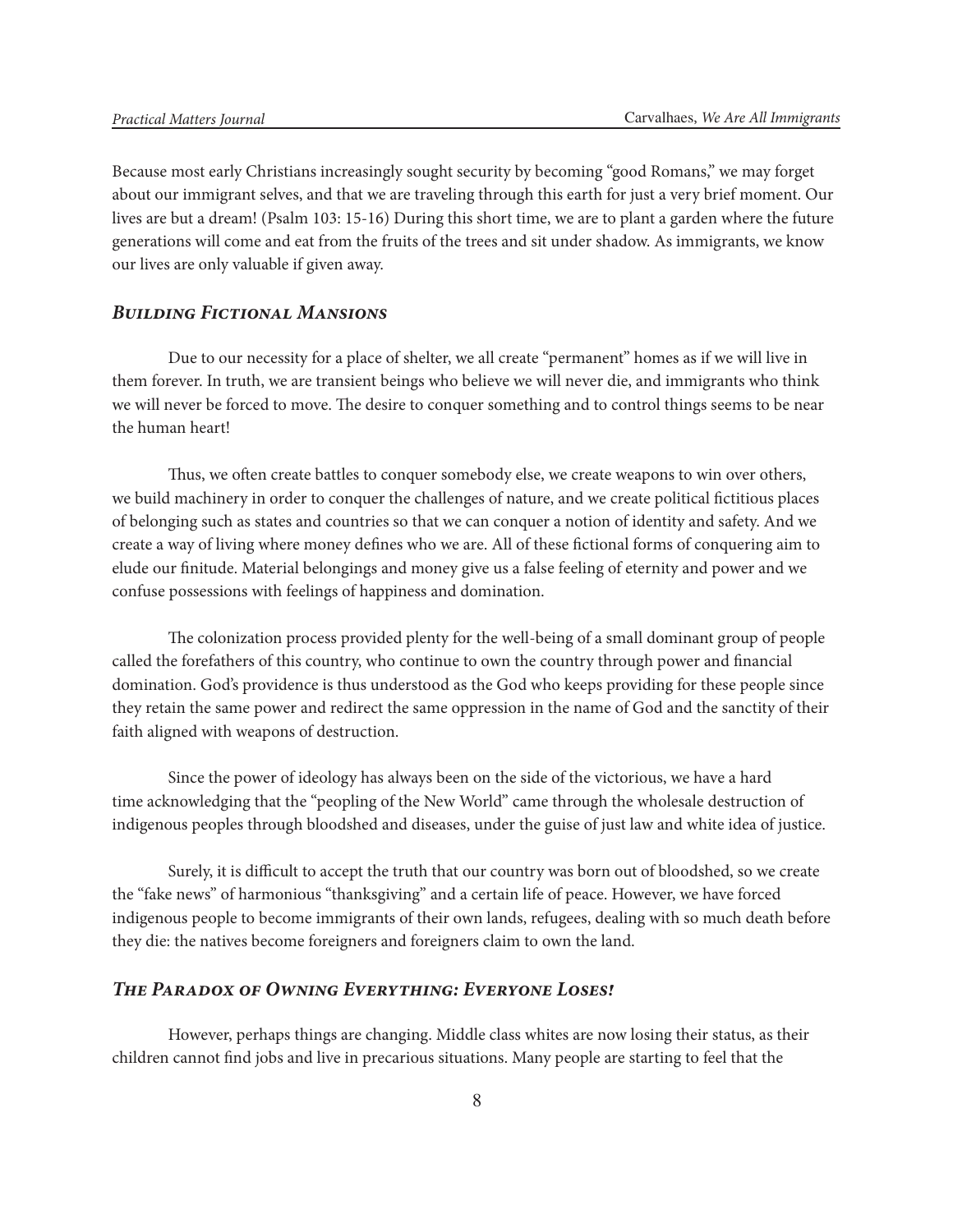country they thought was once for "all," isn't for everyone anymore. It has become more and more difficult for middle class people to feel as if they belong fully to this country. When the middle is challenged, the margins become more visible.

Can't we see an irony here? People of color have lived in this country with "pre-conditions" that denied their full citizenship. The pre-conditions were the color of their skin, their culture, their history, and their very kind of humanity. Now the economic system is expanding the pre-conditions to other peoples, other colors, other classes. And all of it because the allegiance of this country is not with any color of people but with a certain class.

This nation-state is now clearly and unapologetically in the hands of a very rich transnational class turning democratic nations into plutocratic states. The difference between now and then is that billionaires have taken over the congress and are making rules for finance capital to regulate the market according to their own desires. In 2008, we saw it clearly: companies going into bankruptcy and the government fixing it, giving money to private companies with the alarming sound, "If we don't do that the whole system will collapse!"

What the neoliberal market is doing now is kidnap this nation-state, turning almost the whole population into immigrants, into losers, into those who have little and those who have nothing. As a method, the government uses its ideology to place us against each other. Not only unaware but pressed by basic needs and minimal access to this society, we will certainly fight each other! The government throws us crumbs and we kill each other for those crumbs.

This same logic of owning/being owned by this country, serving and being a proud citizen, goes with the logic of war: "Go fight for your own country, your own people! Save us from the foreigners, the enemies!" However, what we are doing is fighting for the interests of a small renting elite that owns power and loves to tell us that this is the way we are measured as citizens. Civic symbols<sup>10</sup> colonize our minds, souls, and bodies, so that we can finally say: we belong here. But how can we think more honestly and faithfully about happiness, freedom, and bravery?

## *Imago Dei: (re)claiming our identity as perpetual immigrants*

Our present time puts all of us in this country at crossroads of shifting understandings of what it means to be human. Up to this point, we have lived on the somewhat unspoken certainty that, as God's creation, we all carry the imago Dei, which means that we are all bearers of God's image filled with an intrinsic value. The Imago Dei is often invoked but rarely enacted as a given for Christians, because it demands us to treat each other equally: no one is more important than anybody else. Understood plainly, that means we all have not only inner worthiness, but also access to the same resources and conditions of life. No race, class, gender, or sex can be accepted as means to treat people differently, even if the coloniality of the Christian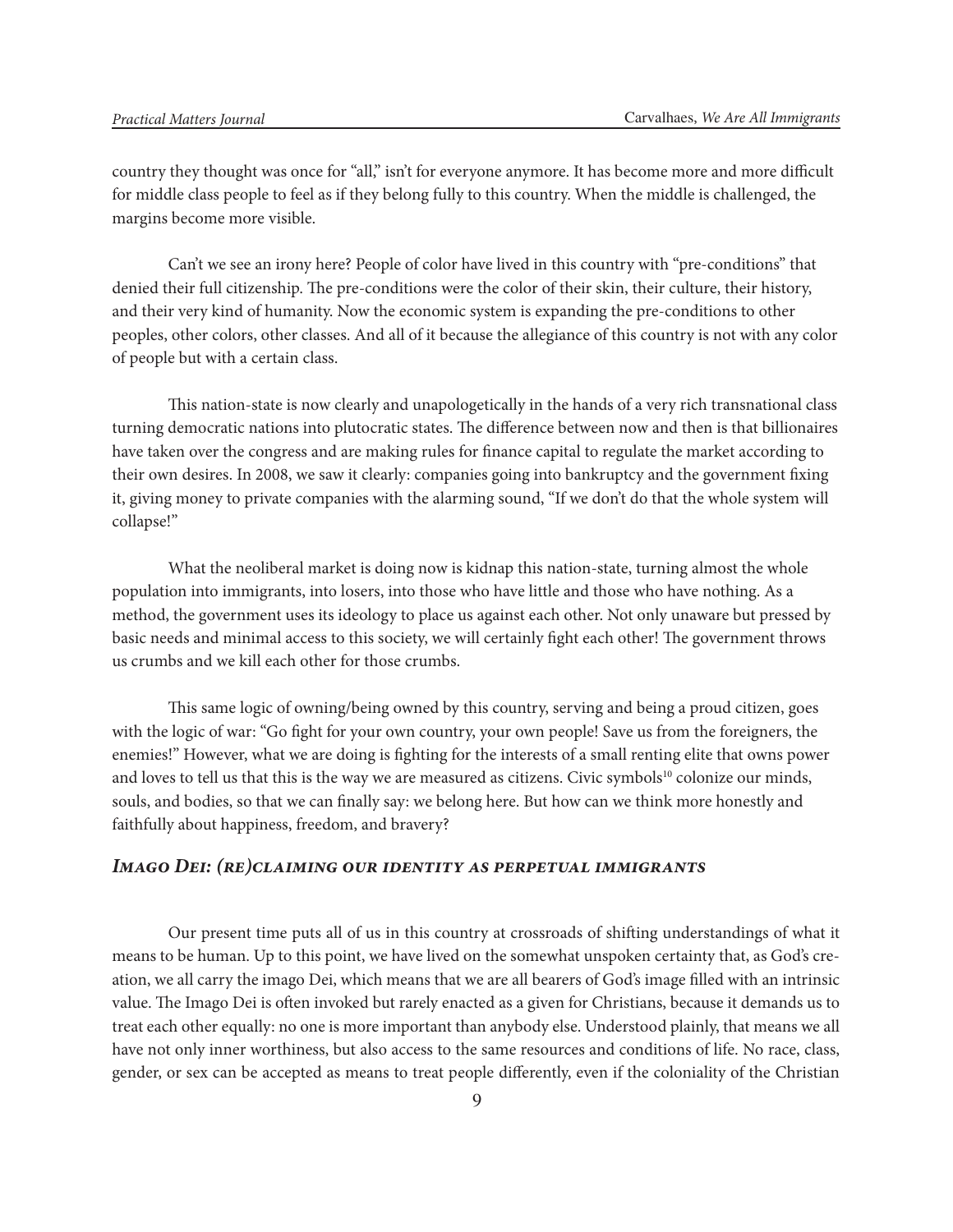conquering project throughout the world has continuously carried different shades of human worthiness or levels of imago Dei in different people.

These various notions of humanity were also assumed in contrast with the earth and the animal world. Animals, plants and the whole ecological biosphere were never considered worthy to the point of having equal rights and dignity. Instead, the Christian interpretation of creation has almost placed humanity above all other creatures, which has given moral, theological and practical permission to make the whole world serve us and dour desires. Killing animals and using natural resources for private desires are parts of our normal way of living. Our sense of the U.S. entitlement demands that the whole world must serve us: the United States has 4% of the world population and uses about 40% of the whole global resources. Such is our exceptional, manifest and God-ordained destiny.

Again, we are called to undo our history. We must keep the imago Dei on the horizon of our faith and not give in to the mercantilization of our beliefs, the monetarization of our lives, and the commodification of our bodies. We are the fullness of life, which is not found in what we produce, in our work or the profit we make.

According to our monetarized world, if we don't succeed in life according to the world's standards, then God is away from us because of our lack of faith. God's grace has been turned into expensive indulgences for which we sell our possessions to get included in the market where the lives of the poor are sacrificed daily, without mercy or compassion. Christians are tempted to think that the grace of God is not what is freely given and freely accepted, but something to be conquered and measured by social gains. The grace of God, if anything, is what makes us all the same, all equal! If anyone gets more it is already a sin, an imbalance of power! Thus, the grace of God cannot have a social price attached to it, and a monetary sign given to those who have earned it by their own efforts.

Also, this is the logic of the dual understanding of the immigrants and the citizens. The immigrants have to earn the grace of citizenship by the state, which possesses the land and decides whether or not to welcome the immigrant. In some ways, the citizens also have to earn the right to have access to the State. In an economy ruled by financialization, even citizens do not own the worthiness of their own patriotism. For if they don't produce value to the economy, they are not considered as worthy citizens.

It is against the ambiguity and paradox of this monetary/worthiness understanding of citizens and immigrants that the Christian teaching of the Imago Dei comes as a liturgical and social response and a political practice. Grace is power as James Cone puts it. This power given by God is what authenticates one's worthiness as the imago Dei. Immigrants are people on the go, passing, moving. They are worthy of honor not by their documents, passports or countries of birth but rather, in their humanity as such. The grace of God is an equalizer. Under the grace of God, we are all immigrants, foreigners and citizens of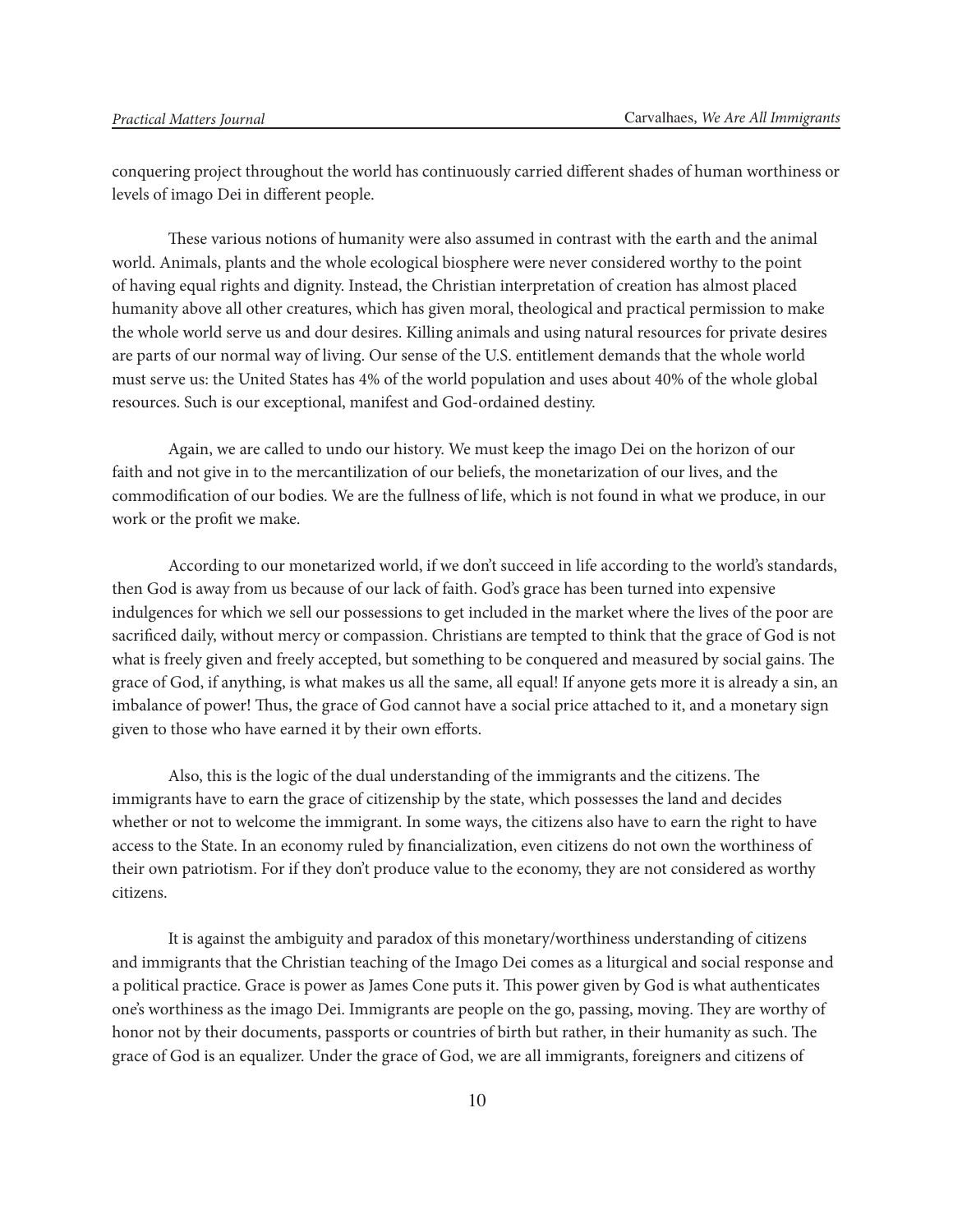this world. God is our grace, our common oikos, our shalom, our home, our beginning, our path and our destiny.

It is the lack of understanding of the Imago Dei that makes Christian communities lose the sense of their own belonging, and thus fail to give to others what they have received: radical hospitality to immigrants. To become a sanctuary to all immigrants is not a choice for Christian churches, out of their possible abilities or rights, but rather a full demand, a material and discursive action in order to counter the xenophobic, dis-graceful discourse of the State.

# *Hospitality and the Imago Dei*

We are followers of a God who came to us as an undocumented immigrant and refugee. That is the epitome of the Christian notion of incarnation. God made sure to show to the world God came to be with those who are at the bottom of society, among those we call losers, invaders, carriers of disease, stealers of our jobs, and undocumented.

Our history of faith starts in a smelly manger where animals bring the warmth to Jesus in an intertwined relation of soil, animals and God. From this borrowed place, we offer hospitality to others. To the point that one of our most crucial markers as believers, as Paul says in Romans 12:13, is to be hospitable. Hospitality not only to family and friends but fundamentally to strangers! We have nothing but what we have and give. Fully! As 2 Corinthians 8:13-15 tells our balance in life is to make sure we balance abundance with need. We live under the myth of scarcity, which is fueled by the myth of individualism. If we don't save for ourselves, we will not be able to give. That is the present logic of our times and the one that says: Let us give tax breaks to the rich so they can give us more jobs. This myth is grounded in the new form of thinking that says foremost I must work for myself and second, the rich will look upon us someday. This form of thinking crashes any idea of Imago Dei in all its possibilities. It makes hospitality an irresponsible task and the Christian faith a threat to the world. But, what we must do as Kevin Hart argues is "We freshen the imago Dei when we love without measure…"11

It is this love without measure that measures us, by way of our actions. The Christian faith and love without measure threatens the world for it breaks with the laws of our time, and offers different feelings to feel, different spiritual practices and alternative forms of welcoming all. For we know and we keep repeating with the Ephesians that we all "are no longer strangers and aliens, but you are citizens with the saints and also members of the household of God." (Ephesians 2:11-22)

Our hospitality is radical, difficult, and even impossible! We are not afraid of living without borders. We are not afraid of offering our churches as sanctuaries for immigrants. We are not afraid of saying all refugees come and stay with us for it is getting dark and the evening is approaching.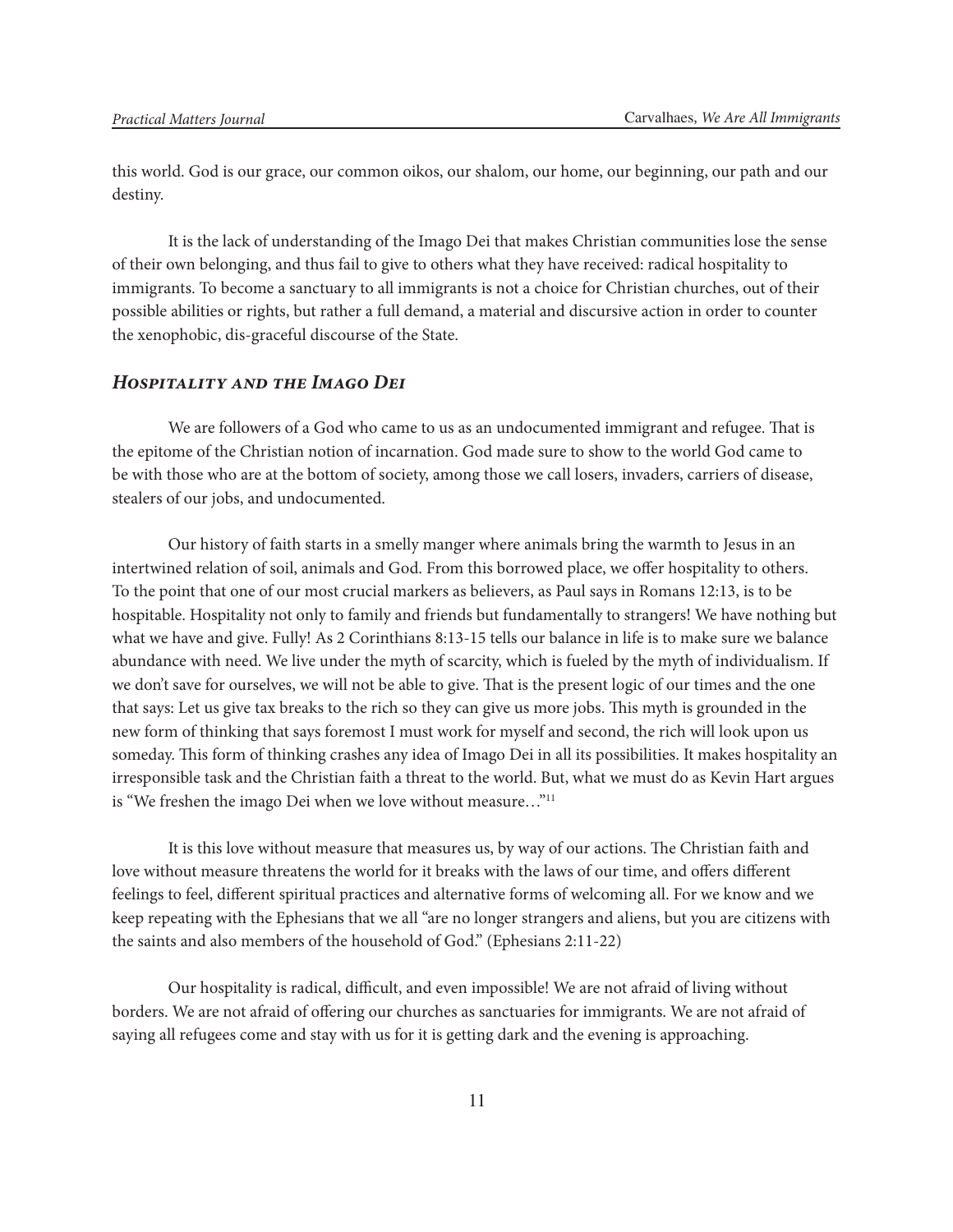We are heirs of a gospel tradition that honors people to the point of its impossibility. As John Calvin wrote,

But here Scripture helps us in the best way when it teaches that we are not to consider that men merit of themselves but to look upon the image of God in all men, to which we ow all honor and love... Therefore, whatever man you meet who needs your aid, you have no reason to refuse to help him. Say, "he is a stranger"; but the Lord has given him a mark that ought to be familiar to you, by virtue of the fact that he forbids you to despise your own flesh… Say that you owe nothing for any service of his; but God, as it were, has put him in his own place in order that you may recognize toward him the many and great benefits with which God has bound you to himself. Say that he does not deserve even your least effort for his sake; but the image of God, which recommends him to you, is worthy of your giving yourself and all your possessions.<sup>12</sup>

Such is the very im/possibility of our duty to offer hospitality. Because if we are to offer hospitality, we must go out and say to the stranger, "Come and stay in my house!" as in the story of the Levite in Judges 19.

Imagine if all of the churches went around the cities saying, "Peace be upon you. I will care for all your needs. Do not spend the night in the square. Tonight, you will be safe. Here. Tomorrow you will be safe. Perhaps here again but if not here elsewhere because there will be churches waiting for you!"

If we do that, our churches would be packed with people! However, in order to do that we must first be converted: from class and status. In other words, we no longer serve the middle and upper class but those at the bottom. And we will only become full citizens when they become full citizens as well.

Churches, however, get caught up in liabilities and proper laws to comply, which signifies that they cannot do anything else. And they don't contest anything since it is the law. That, however, is not real hospitality. For God of true hospitality demands us to go beyond, even beyond our fears, to take the risk of doing more, way more. Those who call themselves Christians are bound to the hospitality of the gospel that breaks down parameters and puts us at risk.

In our time, the situation of the refugees seems to be the situation that demands the most radical forms of hospitality, for the current scale of global refugee crisis is extremely high. Trinh T. Min-ha's definition of refugee, "Refuge, refugee, refuse,"<sup>13</sup> explains why we have this primal refusal of engaging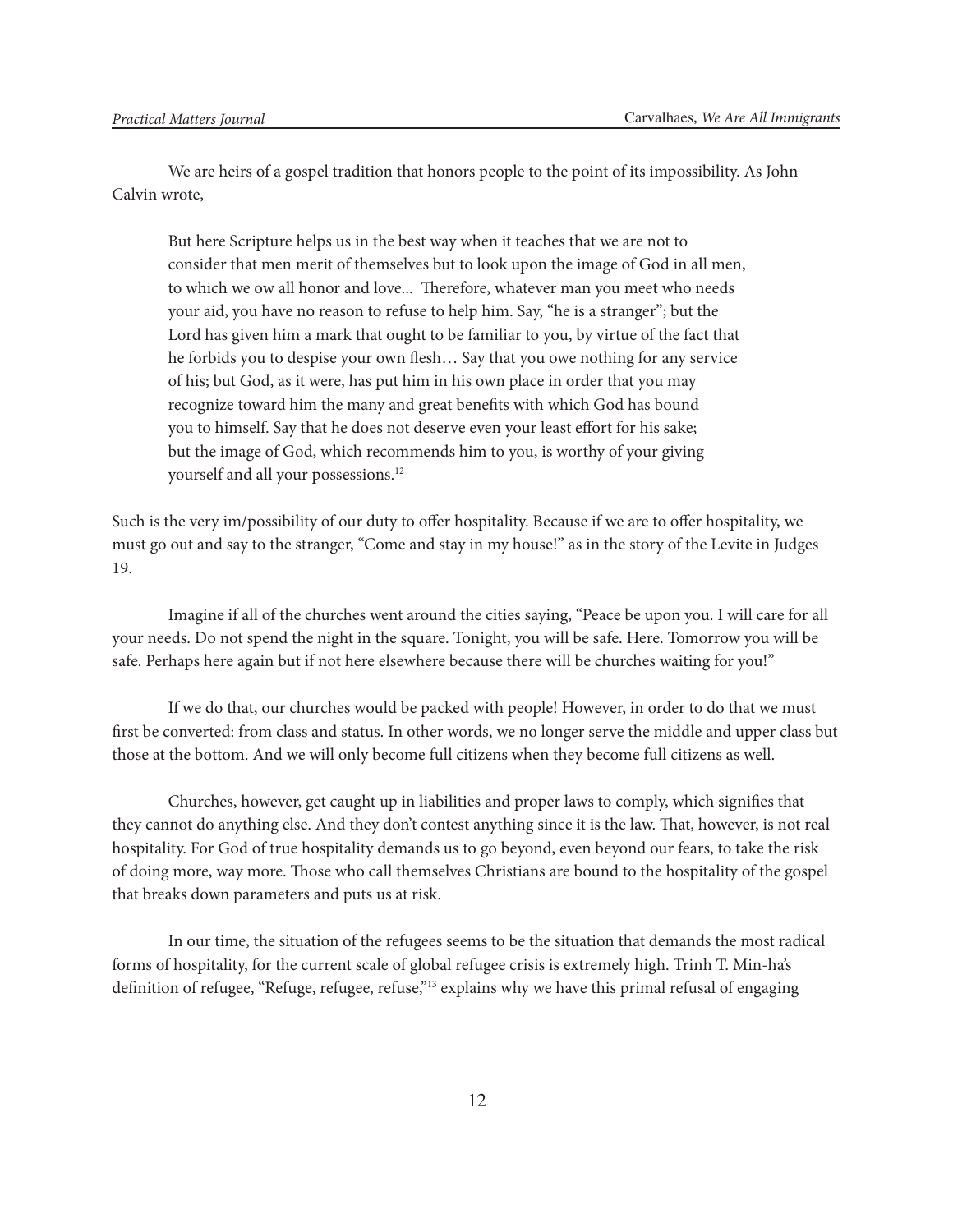refugees. The same is the situation of the borders between Mexico and the U.S. We cry out loud: Calamity! Disasters! Violence! Death!

But it is here in the death of immigrants and refugees, we can learn about hospitality. In the death of those unwanted and unwelcomed, there is the possibility of hospitality. As Silvio Pedrosa, a Brazilian historian writes,

"Hospitality and eternal death go hand and hand. It is in the experience of the eternal death that the sense of hospitality is constituted, that the task of the subject is transfigured. For it is in front of the corrosion of the dwelling of those who died, those who prepared a house for us, that we have now the challenge to build another dwelling place for those who stay."<sup>14</sup>

Thus, in the same way we are under the shelter of those who welcomed us, we are to build another shelter for those who are here in need a place to stay. We don't need to have sympathy or empathy for the immigrants or the refugees but rather, we need to take a certain step,<sup>15</sup> a certain step to build a dwelling for all.

Then, how will we build this dwelling place? First, let us make our borders open to all, so that everyone can move anywhere they want!16 People come first, borders after! Our demand is to build a dwelling anywhere and offer to anyone who comes to us. This call is a demand from our baptismal vows.<sup>17</sup> No more borders! No more walls!

May the memory of the death of those who prepared this dwelling of hospitality for us be a source of strength in our own work of hospitality. Let their light shine in our path as strength and guidance. Let us open all the gates and offer hospitality for all! For our dwelling is in each other's bosom. Our refuge is in each other's arms. At the same time, however, Freud writes, "It is always possible to bind together a considerable number of people in love, so long as there are other people left over to receive the manifestations of their aggressiveness."18 How do we handle the borders of our own love and hatred as we work to dismantle the borders between Mexico and the U.S.? How do we deal with our hope for a new world without borders in today's context with such fear?

These internal questions are deep entangled with real immigration policies of nation-states and its increasing need for borders. Our task is to render them humane and open. We also need to be careful with those who cross when and where they need as we critically engage our own impulses to produce violence. This is called "borderless border,"19 which demands the offering of radical hospitality in the midst of it all. Every time we create a border, we have to be challenged to go beyond it for life at this moment can give us the measure of our. Every time we act on our violent acts and intolerance, we must accept that our love also carries what is not love. As we try, we can begin to break and engage borders of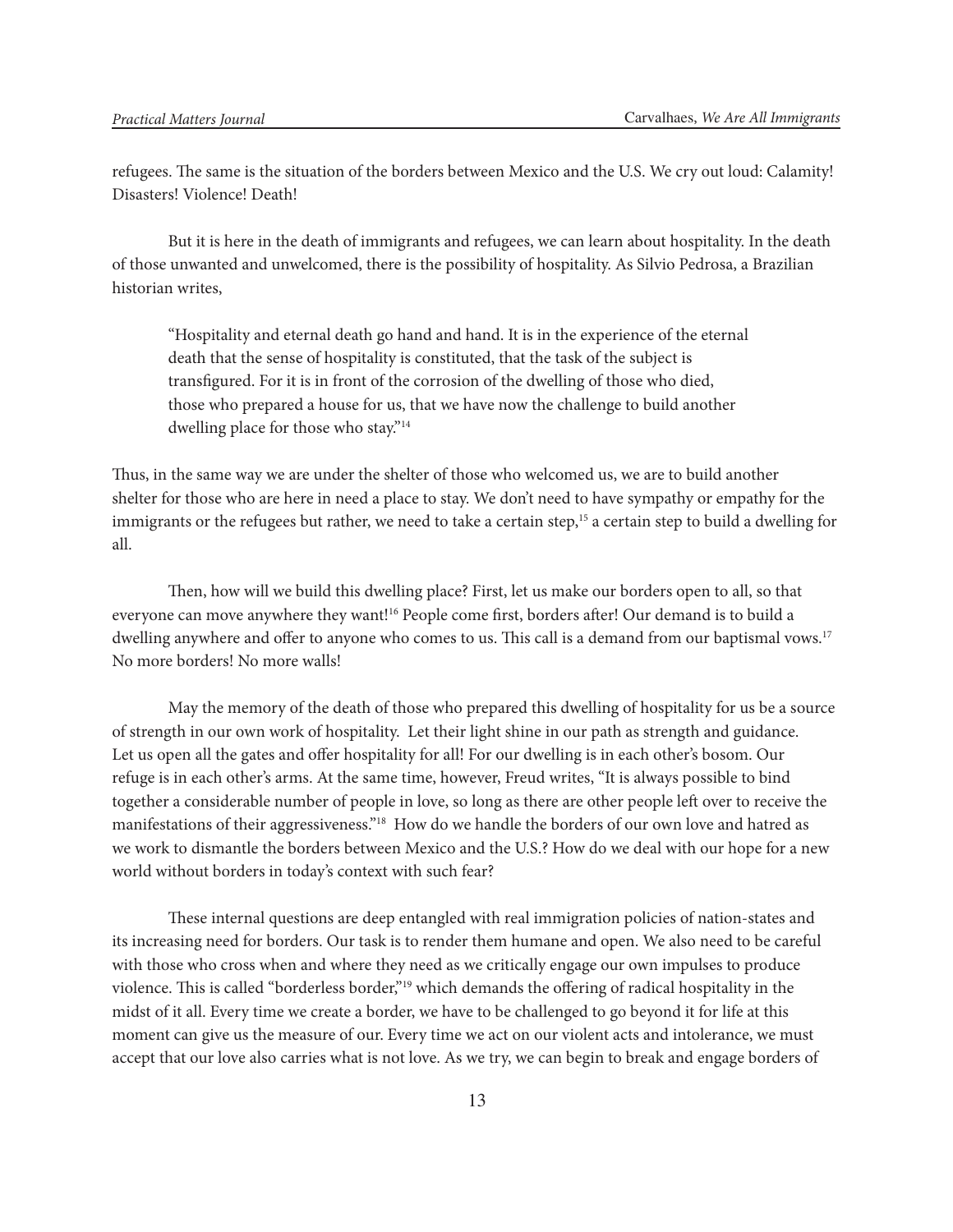injustice, class struggles, gender and sexual disparities, racial schemes of death, walls of separation, hatred, aggressiveness, and intolerance. Under the plurality of our many social and pathological impulses, we must be aware of our own sense of love. Let us continue building borders to protect those who are vulnerable, and building a fortress for those who are weary and wounded, which also includes ourselves.

This might be a little difficult, even perhaps impossible. But what is impossible for the God who specializes in impossible things? After all, God resurrected Jesus Christ!

# *Conclusion*

Thus, to offer hospitality we must take a certain step.<sup>20</sup>

A certain step towards ourselves.

- A certain step towards our own shadow.
- A certain step towards each other.
- A certain step towards somebody else.
- A certain step towards the immigrants, who are ourselves.
- A certain step towards the refugees, who are ourselves.
- A certain step towards the earth and all God's creatures.
- A certain step towards the well-being of somebody else.
- A certain step so we can all create a body, a full body!

A certain step in all we do! For our faith is a verb, an act, always a step towards somebody else. Building the body of Christ in the world from small to big actions, from the streets of our communities to the halls of power. What is it that can make us feel like a body? How can we have our bodies be, feel, and act like a body for the whole body of Christ?

In the present, we have legs jumping, arms waving, and heads shaking but they are detached from a full body. We need the miracle of the valley of the dry bones to put us all together! So we can create a body of the precariat, a body of the immigrants, of the refugees, of those who have little and the ones who have nothing, to become a full body of Christ on earth!

It is this body of Christ that can take a certain step together and make demands! It is this body of Christ that can take a certain step together and say: equal salary for all pastors! It is this body that can take a certain step together and say: health insurance for all and doesn't matter any pre-condition!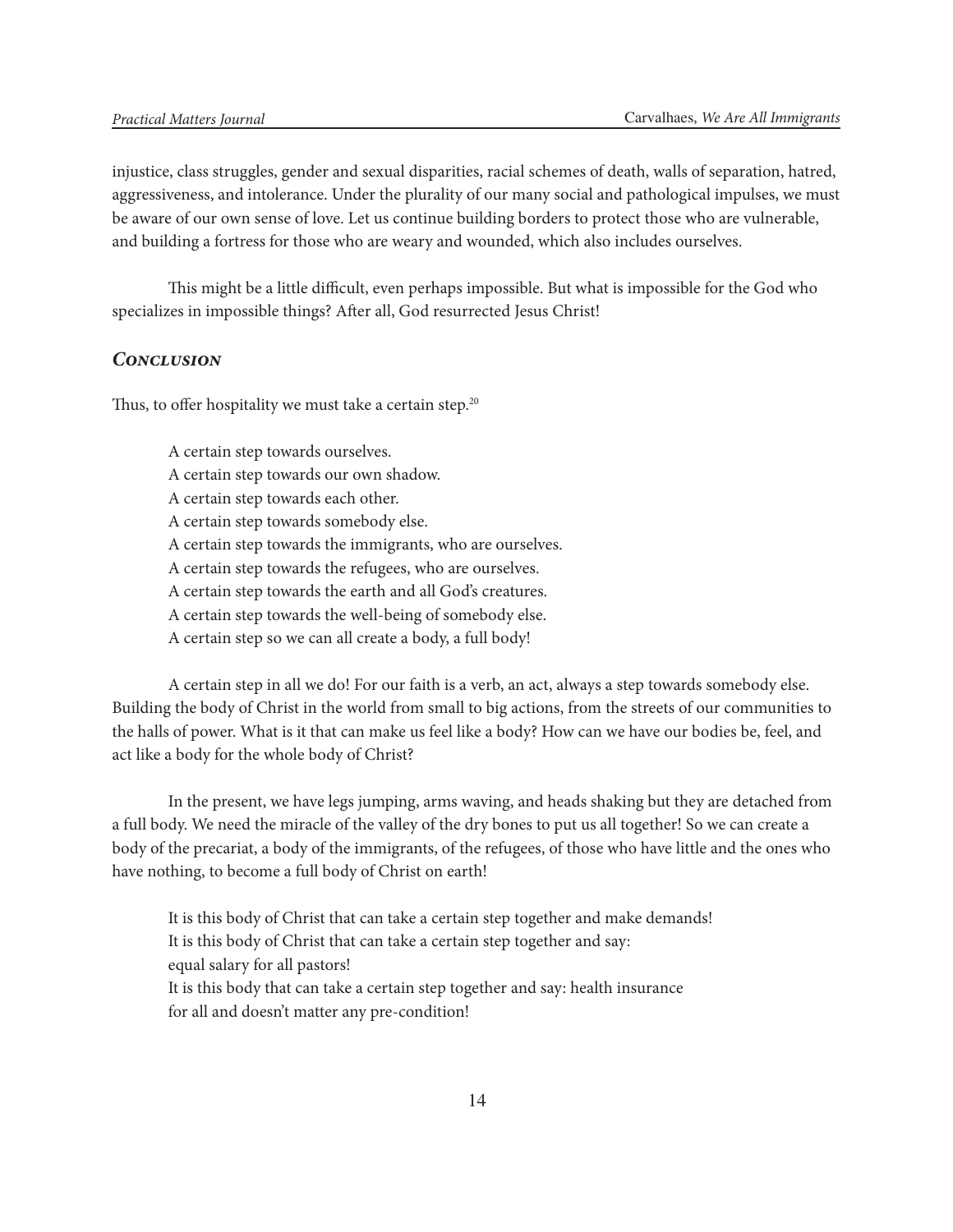It is this body of Christ that does not let the earth be destroyed and killed! It is this body that can take a certain step together and say we will pledge allegiance to the poor and marginalized people and not to a flag, a national anthem or a fictitious idea of a country.

It is this body that can take a certain step together and reclaim the democracy: power to the people!

It is this body that can take a certain step together and say: Let us make a dwelling for all who are living! And a refuge for those who are dying!

No need to fear, we are all foreigners, we all belong to each other to the earth. Indeed, we are all immigrants! Our country is nowhere to be found for it is in heaven. While we are here, on this earth, our precious oikos, as full-fledged citizens, living with ourselves as immigrants and refugees, pariahs and outcasts, we pledge allegiance to the Thy Kingdom come, so Thy will be done on earth as it is in heaven. The Imago Dei will be spread out to all living creatures and bio-systems. And by the grace of God, our daily bread will be the endless work of justice, offering the infinite possibilities of the impossible hospitality of God to all, especially to the most vulnerable: the immigrants, the refugees, the economically poor, and the earth.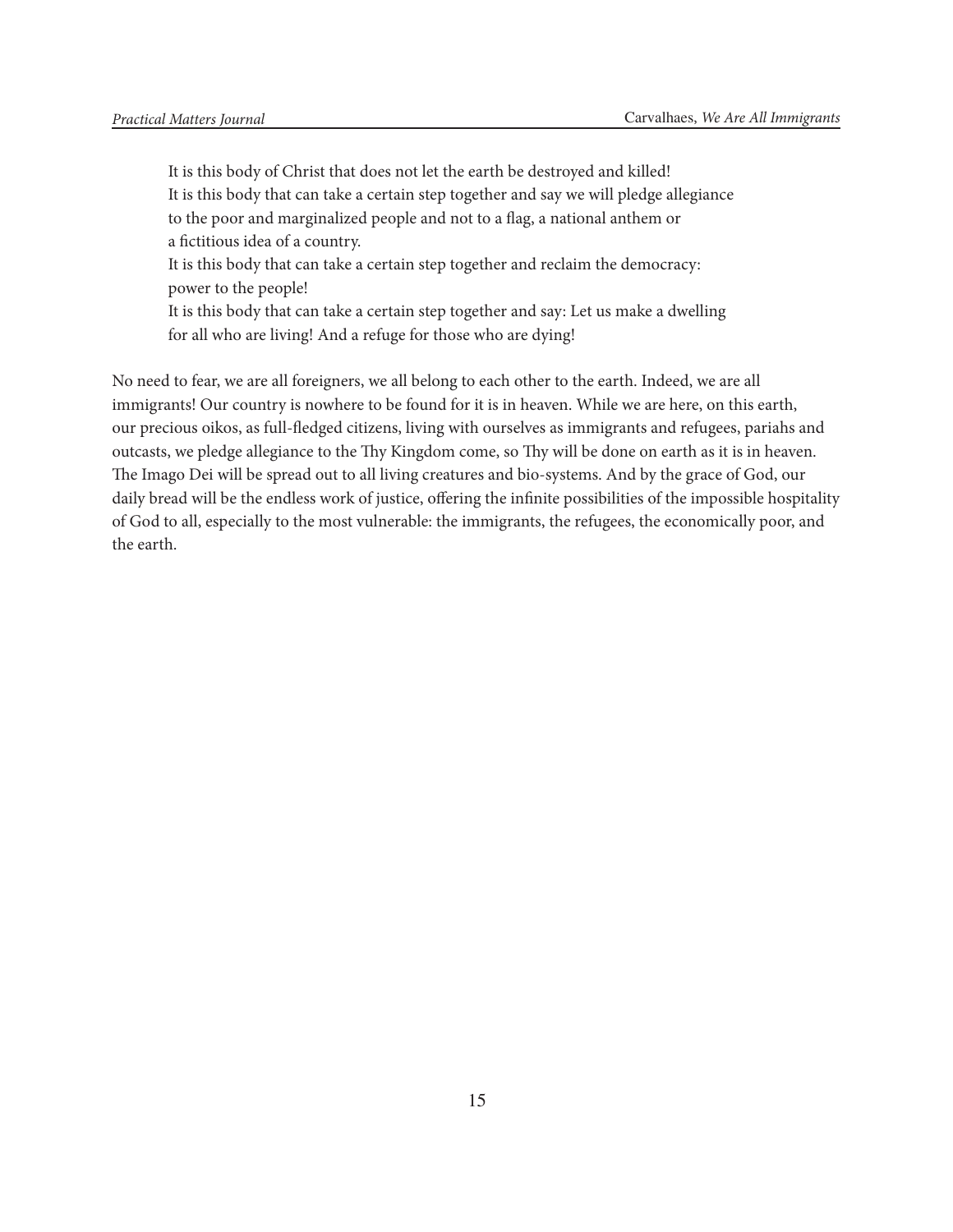#### *Endnotes*

**1** A version of this paper was given at the Festival of Homiletics, San Antonio, 2017. I am grateful for Dr. Ken Sawyer, Church historian and theologian at McCormick Theological Seminary for helping me shape this paper in much better ways. I am grateful for his brilliant mind and compassionate heart.

**2** Among other places, United States, Israel, Peru, Brazil, Somalia, Kenya, Serbia, etc. See "Um Mundo De Muros. As Barreiras Que Nos Dividem," https://arte.folha.uol.com.br/mundo/2017/um-mundo-demuros/

**3** More than 240 million people are in flux around the world. 740 million internal migrants and more than 65 million people all over the world have been forced away from their home due to the issues mentioned above.

**4** "The spectacle of mass movement draws attention inevitably to the borders, the porous places, the vulnerable points where the concept of home is seen as being menaced by foreigners. Much of the alarm hovering at the borders the gate, is stoked, it seems to me, by 1) both the threat and the promise of globalization; and 2) an uneasy relationship with our own foreignness, our own rapidly disintegrating sense of belonging." Toni Morrison, *The Origin of Others,* Cambridge: Harvard Press, 2017.

**5** Very recently, the president of the United States Donald Trump affirmed that immigrants are animals. In this calamitous enunciation, he dangerously implies at least two things: first, that since immigrants are animals, there is nothing "human" in them and thus, they can be beaten up, used, thrown away, reduced to nothing and killed. Just like slaves. This is fascist language that leads to genocides, as we have seen in the history of indigenous and black people in this country, or Nazism in Germany, etc; Second, he implies that animals are below us human being and are to be treated in whatever way we want, since animals were created for our dominion. This common interpretation of Genesis does not give us a black slate to do whatever we want with animals, or the earth. We are all part of God's creation. No matter if Trump's remarks were related "only" to MS-13, we cannot subsume any person under any form or circumstance in any lower sense of humanity. For Trump's enunciation see here: https://twitter. com/gavinnewsom/status/996884607558598657

**6** For a more in depth understanding as how indigenous people see various grades of humanities, see the work of Eduardo Viveiros de Castro. See Álvaro Fernández Bravo, "Eduardo Viveiros de Castro: Some Reflections on the Notion of Species in History and Anthropology," New York University, Buenos Aires, Conicet, http:// hemisphericinstitute.org/hemi/en/e-misferica-101/viveiros-de-castro

**7** Holy Bible, NRSV.

**8** Smith, Jonathan Z., *Map is not Territory: Studies in the History of Religions* (Chicago: University Of Chicago Press, 1993.

**9** Diognetus, *The Epistle of Mathetes to Diognetus*, Chapter V: The Manners Of The Christians, http:// www.earlychristianwritings.com/text/diognetus-roberts.html